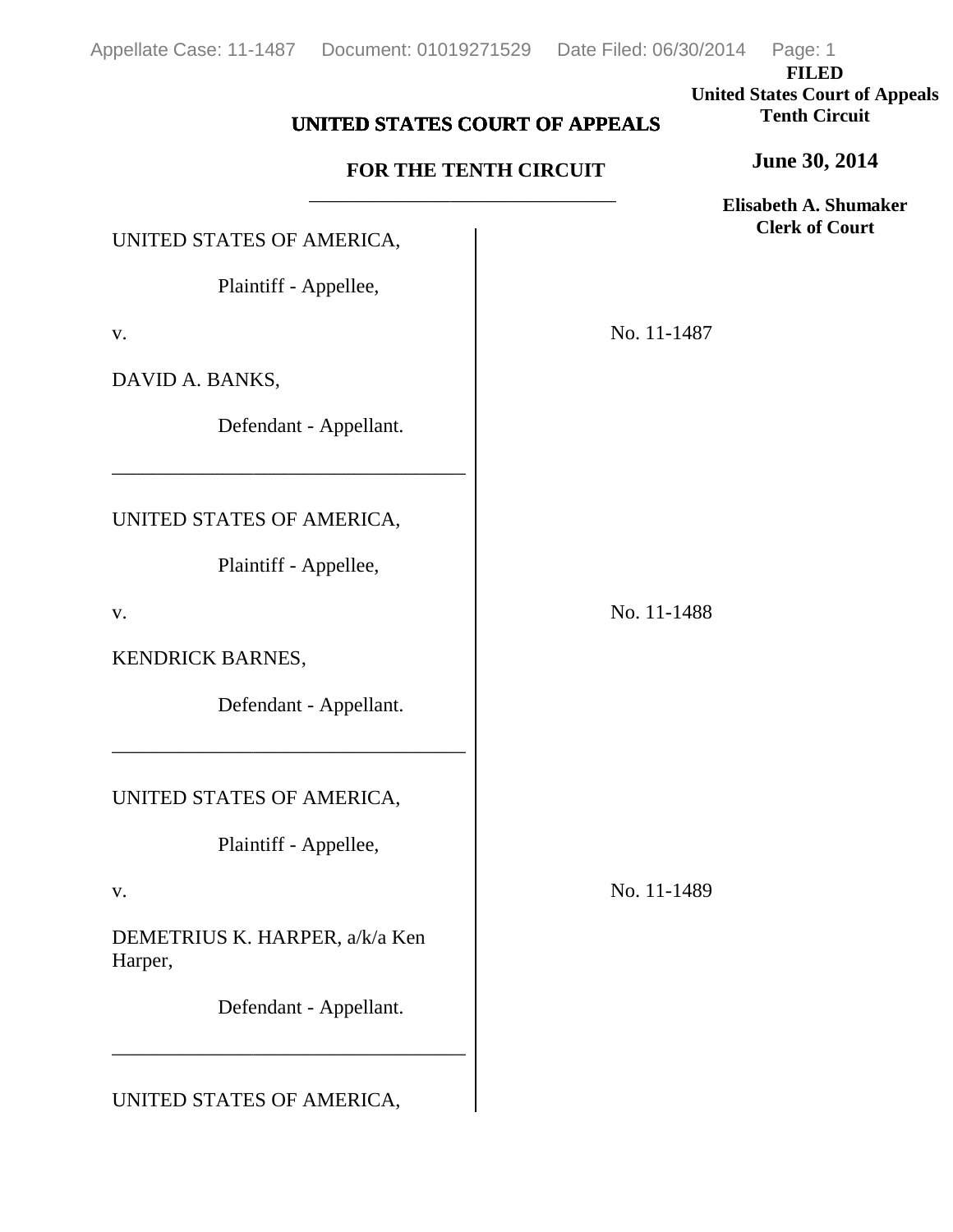| Plaintiff - Appellee,                           |             |
|-------------------------------------------------|-------------|
| V.                                              | No. 11-1490 |
| CLINTON A. STEWART, a/k/a C. Alfred<br>Stewart, |             |
| Defendant - Appellant.                          |             |
| UNITED STATES OF AMERICA,                       |             |
| Plaintiff - Appellee,                           |             |
| V.                                              | No. 11-1491 |
| GARY L. WALKER,                                 |             |
| Defendant - Appellant.                          |             |
| UNITED STATES OF AMERICA,                       |             |
| Plaintiff - Appellee,                           |             |
| V.                                              | No. 11-1492 |
| DAVID A. ZIRPOLO,                               |             |
| Defendant - Appellant.                          |             |

#### **ORDER** \_\_\_\_\_\_\_\_\_\_\_\_\_\_\_\_\_\_\_\_\_\_\_\_\_\_\_\_\_\_\_\_\_

\_\_\_\_\_\_\_\_\_\_\_\_\_\_\_\_\_\_\_\_\_\_\_\_\_\_\_\_\_\_\_\_\_

Before **HARTZ**, **BALDOCK**, and **HOLMES**, Circuit Judges.